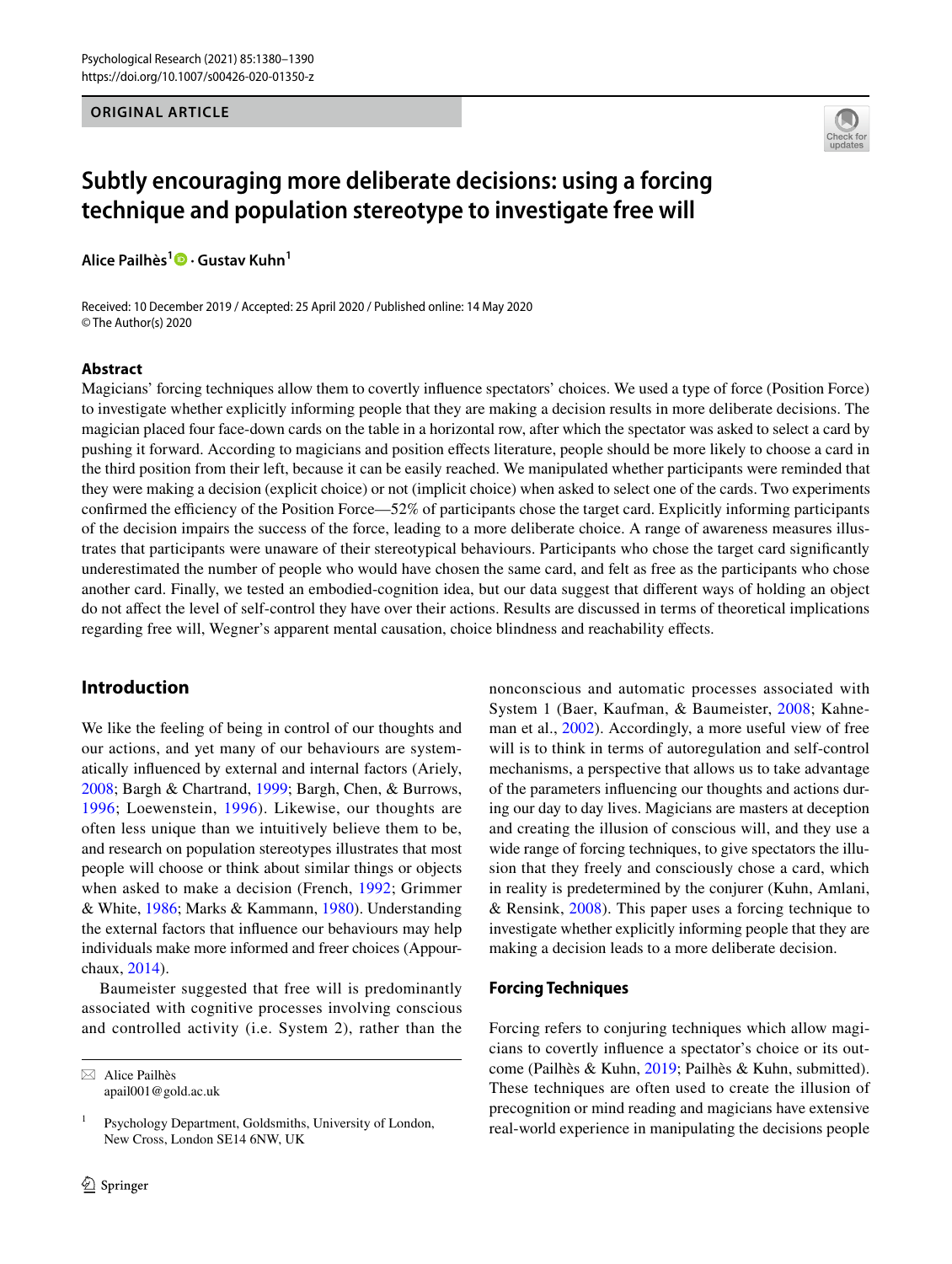make. Back in 1894, Alfred Binet investigated magicians' deceptive craft scientifcally, and he observed that conjurers exploit spectators' "laziness" without them becoming aware of it (Binet, [1894\)](#page-9-6). In other words, conjurers intuitively try to manipulate the spectator into using more automatic cognitive processes, which are easily exploited to trick the mind. He further noted that magicians often use circumstantial infuences to push a person to act in a predictable way. Nowadays, we refer to these processes as automatic behaviours, which often rely on heuristics, or a System 1 type of thinking (Kahneman, [2011;](#page-10-6) Kahneman et al., [2002](#page-10-3)). By observing conjurers performing tricks, Binet noted that if you are presented with three diferent objects, one alongside the other, most people choose the middle one. He also points out that this is probably due to the ease by which people execute certain grasping actions. Likewise, he noted that when people are presented with a sheet of paper that has been divided into 16 equal size squares, and they are asked to draw a dot into one of them, most people will choose the middle squares. As he writes, "there is therefore a kind of attraction exerted by the centre of the fgure. Probably also because they provide more convenience to the hand." (Binet, [1894](#page-9-6), p.150/151). Magicians frequently exploit these types of cognitive heuristics and population stereotypes to force a decision (Annemann, [1940](#page-9-7); Banachek, [2002](#page-9-8); Jones, [1994](#page-10-7)). Magicians' real-world experience and expertise in performing these tricks for large audiences have allowed them to identify psychological factors that enhance the possibility of the spectator selecting the forced item.

Several other papers have investigated forces that rely on diferent techniques and it is likely that spectators simply choose the easiest option. The "Classic Force" relies on the timing in which the magician is handling the deck of cards while asking the spectator to pick a card (Shalom et al., [2013\)](#page-10-8). Shalom et al. showed that most people pick the card which is subtly handled by the magician who physically restricts the choice. Olson, Amlani, Raz, & Rensink  $(2015)$  $(2015)$  investigated the "Visual Riffle Force" in which spectators are asked to visually select a card when the magician fips through the deck in front of their eyes—most spectators choose the card which is the most visually salient. Both forces have high success rates and showed that participants felt free even when they chose the target card.

Magicians have developed a large assortment of forcing techniques that rely on a wide range of cognitive processes (Pailhès & Kuhn, [2019](#page-10-5)). In this paper, we examine a forcing technique that relies on population stereotypes: the Position Force. This technique is based on the observation that people's choices for random objects are infuenced by the object's physical position. According to the magic literature, people will be inclined to select the card that is the easiest to reach in the row (Banachek, [2002;](#page-9-8) Binet, [1894](#page-9-6)). This force is most commonly used with fve playing cards



<span id="page-1-0"></span>**Fig. 1** Representation of the Position Force in which the spectator/ participant selects the third card from his left by pushing it towards the magician/experimenter

(Banachek, [2002\)](#page-9-8), but we decided to investigate the force with four cards to compare the results to forcing from our research program: here, the magician places four cards on the table in a horizontal row, after which the spectator is asked to select a card, by physically touching it. Results from an online survey on 91 magicians showed that most of them (68%) think that when we present four cards in a row on a table to spectators, the majority will choose the third card from their left. Their mean estimation of the percentage of people who would choose this target card was 57% of the spectators  $(SD = 15.9)$ . Indeed, a recently published study from our laboratory using the Position Force found that 60% of the participants select the third card from their left while feeling free for their choice and underestimating the proportion of people who would select the same card (Kuhn, Pailhès, & Lan, [2020](#page-10-10)) (Fig. [1](#page-1-0)).

Moreover, research in other domains suggests that people's choices are infuenced by the physical positioning of an object.

## **Position efects**

Nisbett and Wilson showed in 1977 that when presented with four identical pairs of stockings, people tend to prefer the far-right one (Nisbett & Wilson, [1977](#page-10-11)). Nowadays, consumer psychology (Chae & Hoegg, [2013](#page-9-9)), and nudge techniques (Dayan & Bar-Hillel, [2011](#page-9-10)) often rely on manipulating an object's physical positioning with the intention of infuencing people's behaviour and choices. For example, people are more likely to choose an item, such as food (Kim, Hwang, Park, Lee, & Park, [2019](#page-10-12)), if it is positioned in a specifc location, and this can be used to lead people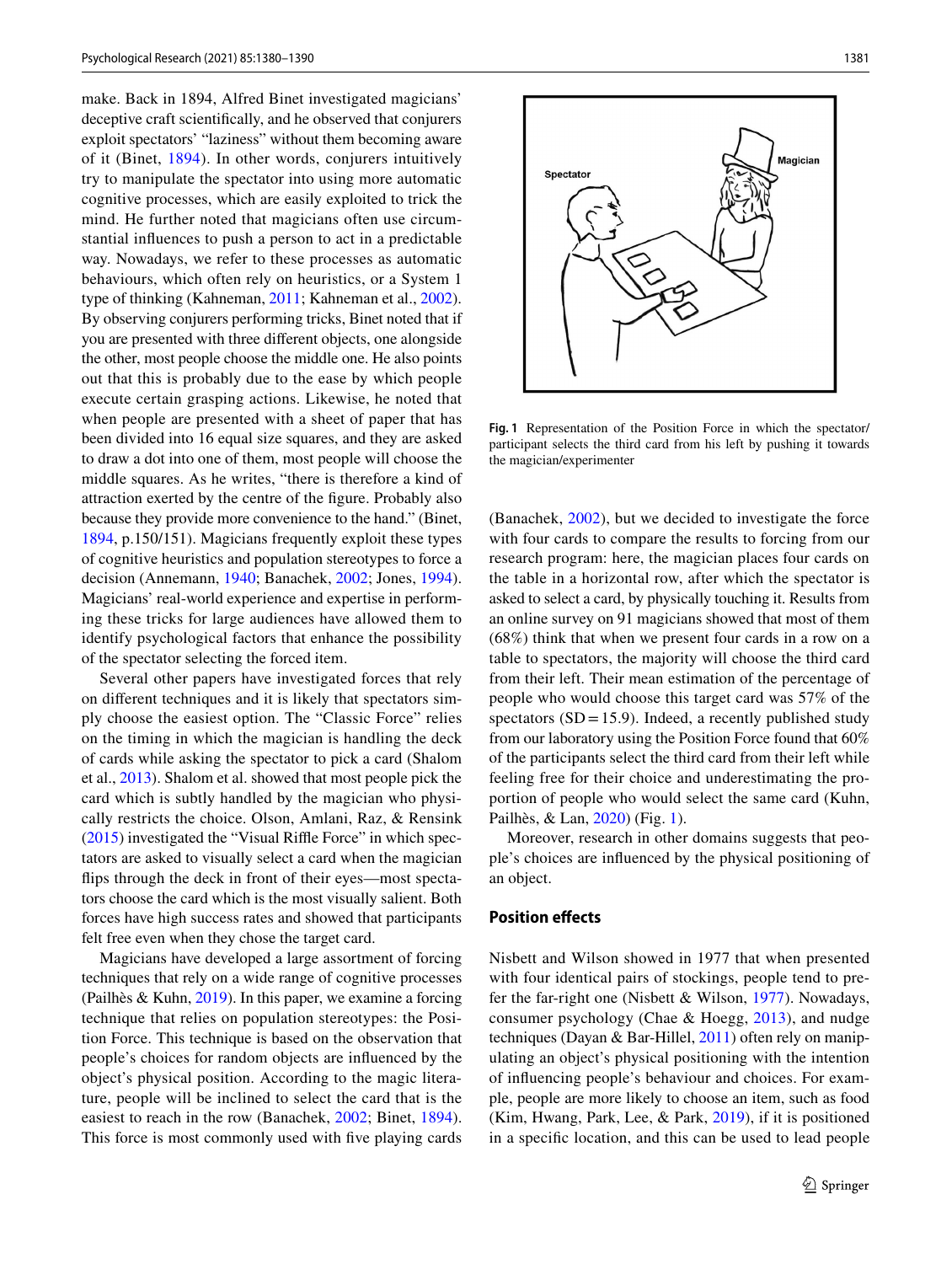towards healthier choices (Bucher et al., [2016\)](#page-9-11). There are however some discrepancies about the exact way in which positioning afect people's choices, with studies showing both edge advantage and aversion. Bar-Hillel suggests that these inconsistencies result from diferent choice characteristics, such as whether it is interactive or not (Bar-Hillel, [2015a\)](#page-9-12). Accordingly, a choice is interactive when the payoff for someone's decision is affected by another interested person. For example, in a game such as rock, paper, scissors, each player's choice payoff is determined by the joint choices of both players. A further factor involves the amount of cognitive processing a choice requires to fgure it out. Situations in which all items are evidently identical (such as the back of playing cards) fall into the category of choices that neither require processing nor interaction. In this case, we observe that people present an edge aversion rather than edge advantage (Bar-Hillel, [2015a](#page-9-12), [b](#page-9-13)).

Indeed, when presented with a selection of similar options, or identical items, individuals tend to choose items located in the middle position rather than those located at the edges (Christenfeld, [1995\)](#page-9-14). This efect has been found with a range of items. For example, participants prefer middle items and avoid items located at the extremes when choosing among a row of arbitrary symbols, a toilet paper roll within a stall, a bathroom stall, and when picking products from shelves in supermarkets. The principle ruling these efects is thought to be based on a minimal mental efort (Christenfeld, [1995](#page-9-14); Shaw, Bergen, Brown, & Gallagher, [2000](#page-10-13)). Indeed, research showed that when participants are asked to choose between similar highlighters, survey papers, or seats, they reliably prefer the middle items (Shaw et al., [2000](#page-10-13)). Bar-Hillel [\(2015a,](#page-9-12) [b](#page-9-13)) notes that in such situations, it is not necessarily mental effort, but also physical one which is at play. The author further suggests that in these type of tasks, middle items are more reachable than those at the ends, because they are closer to the participants. Indeed, her principle of reachability dovetails this idea in that when all things are equal, people prefer objects that can be reached more easily. Accordingly, when people are presented with a horizontal physical display, their choice will be biased by this reachability principle, which might explain why they favour central items.

This behaviour, using a principle of least effort, is linked to dual-system theories of cognition (Chaiken, Liberman, & Eagly, [1989;](#page-9-15) Chen, Duckworth, & Chaiken, [1999](#page-9-16); Evans & Stanovich, [2013](#page-9-17); Kahneman, [2011;](#page-10-6) Kahneman, Frederick, Kahneman, & Frederick, [2001;](#page-10-14) Petty & Cacioppo, [1986\)](#page-10-15) which argue that most of the time we use automatic, rapid, stereotyped responses rather than controlled ones (Tomlin, Rand, Ludvig, & Cohen, [2015\)](#page-10-16). Research on the psychology of the self suggests that one of the most important human characteristics is the ability to modify our responses and therefore remove ourselves from efects of situational stimuli (Baumeister & Heatherton, [1996](#page-9-18)). It has been shown that self-control requires attention and effort (Baumeister, [2002](#page-9-19); Baumeister & Heatherton, [1996;](#page-9-18) Hagger, Wood, Stif, & Chatzisarantis, [2010\)](#page-10-17) and that one of the main functions of our refective system is to control thoughts and actions suggested by our automatic, impulsive system (Kahneman, [2011](#page-10-6)). Our System 1 (automatic type of thinking) is associated with greater use of diverse biases and heuristics, rather than our deliberative, refective processes (Kahneman et al., [2002](#page-10-3)). Therefore, encouraging people to refect before making a decision is expected to lead to lesser use of impulsive behaviours. Although there is some research examining the psychological factors that activate our automatic type of thinking (e.g. cognitive load and time pressure, Baumeister & Heatherton, [1996;](#page-9-18) Hwang, [1994](#page-10-18); Vohs & Heatherton, [2000](#page-10-19)), less is known about how to activate more deliberate decisions.

This paper seeks to document the Position Force, investigating its success rate and how free participants feel even when they are infuenced by the trick. At the same time, we seek to investigate whether it is possible to encourage participants to make more deliberate choices, impairing the success of the force. In Experiment 1, we examine whether a simple change in phrasing, making the choice explicit, can lead to this effect.

# **Experiment 1**

Experiment 1 aimed to empirically examine how efective the Position Force is in terms of forcing participants to choose a target card, and to investigate whether the nature of the choice afects the extent to which participants choose the predicted item. Participants were either asked to simply push a card towards the experimenter (implicit choice), or they were explicitly asked to choose a card before the physical selection (explicit choice). Previous research shows that deliberative decision-making can be induced by simply framing tasks as decisions rather than intuitive reactions (Small, Loewenstein, & Slovic, [2007](#page-10-20); Zhong, [2011\)](#page-10-21). For example, participants were asked to "decide" rather than "to feel" to induce a deliberative decision (Zhong, [2011](#page-10-21)). Deliberative decisions are thought to lead to less reliance on heuristics and impulsive, automatic behaviours (Boureau, Sokol-Hessner, & Daw, [2015](#page-9-20); Kahneman & Frederick, [2002](#page-10-3); Stanovich & West, [2000](#page-10-22)). We therefore predicted that participants would be less likely to choose the target card (i.e. card that could be reached more easily) when they were encouraged to deliberately think about the choice (i.e. explicit choice) rather than when they made the selection implicitly. In line with previous research on the reachability bias (Bar-Hillel, [2015a,](#page-9-12) [b](#page-9-13); Bar-Hillel, Peer, & Acquisti, [2014\)](#page-9-21), we predicted that the force would only work for participants who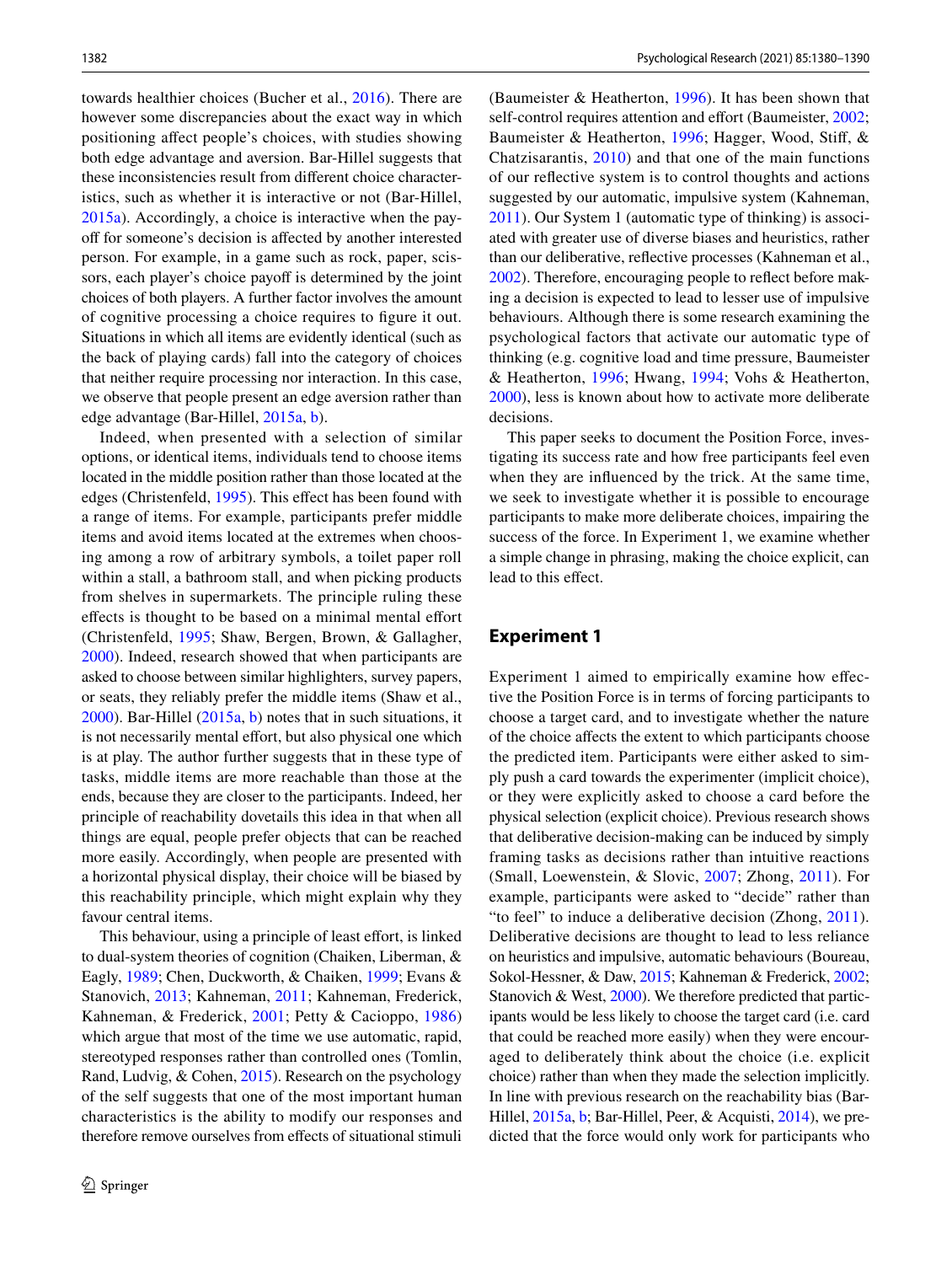<span id="page-3-0"></span>**Fig. 2** Percentages of choices as a function of the experimental conditions and the hand used to make the selection. **a** The choices made by participants who used their left hand to push the card, **b** for those who used their right hand. Position 1 is the frst card from the left of the participants



used their right hand to reach for the card, and thus it should be more efective for right-handed participants.

Our second objective was to examine the extent to which participants were aware of the force. To our knowledge, none of the previous studies on position efects and reachability has done this (though see Kuhn et al., [2020\)](#page-10-10). Two key elements make a force successful: participants must select the target object, and this selection must feel free. Therefore, we assessed how free people felt about their choice and their awareness about the bias itself. Since the Position Force is commonly used in the context of a magic performance, we predicted that participants should feel free about their selection and that they are unaware of this behavioural bias.

# **Methods**

#### **Participants**

One hundred participants (50 females, 50 males) between 18 and 60 years old  $(M=29.71, SD=11.65)$  recruited on Goldsmiths University campus took part in the experiment. Goldsmiths Psychology Department provided ethical approval for the two experiments. Before the experiment and to maximize the power of our results, we ran an a priori power analysis for a Chi-squared test with  $w=0.30$  (moderate effect size),  $\alpha$  = 0.05, and a power of 0.8. The output required 88 participants and the chosen efect size was based on prior results using the Position Force (Kuhn et al., [2020\)](#page-10-10). We confrm that for both experiments, we report all measures, conditions and data exclusions.

#### **Procedure**

The experimenter/magician sat at one of Goldsmiths' cafeteria table with the four cards already on the table, all spaced by approximately 5 cm, and positioned on the table in a way

which made the row as symmetrical as possible. Participants sat to face the experimenter. Participants were randomly allocated to one of the two selection types (implicit choice or explicit choice) and consent forms presenting the experiment as a study about magic tricks and decision-making were signed. In the implicit choice condition, participants were asked to "push a card toward [the experimenter]". The procedure for the explicit choice condition was identical with the exception that they were instructed to "choose a card, and then push it toward [her]".

The experimenter then noted the chosen card and the hand with which the participant pushed the card. The participants were then asked to complete a questionnaire which asked them (1) how free they felt about their choice (from 0, not free at all to 100 completely free), (2) the percentage of people they thought would have chosen the same card as them, and (3) the Dutch Handedness Questionnaire (van Strien, [2003\)](#page-10-23).

# **Results and discussion**

#### **Efciency of the force and main manipulation**

The first analysis aimed to assess the efficiency of the Position Force and the impact of the nature of the choice on participants' selection. Figure [2](#page-3-0) shows the percentages of participants who chose each of the four cards as a function of the nature of the choice and the hand that was used to make the selection. Eighteen percent of participants used their left hand, compared to 82% who used their right hand. Overall, 55% of the participants chose the target card, which was the most chosen card, signifcantly more than chance (i.e. 25%)  $(X^2 (1, N=200) 18.75, p < 0.001, \varphi = 0.293)$ . This result very closely matches the mean of magicians' estimates (57%).

A visual inspection of the graphs illustrates a systematic diference in selections as a function of the hand used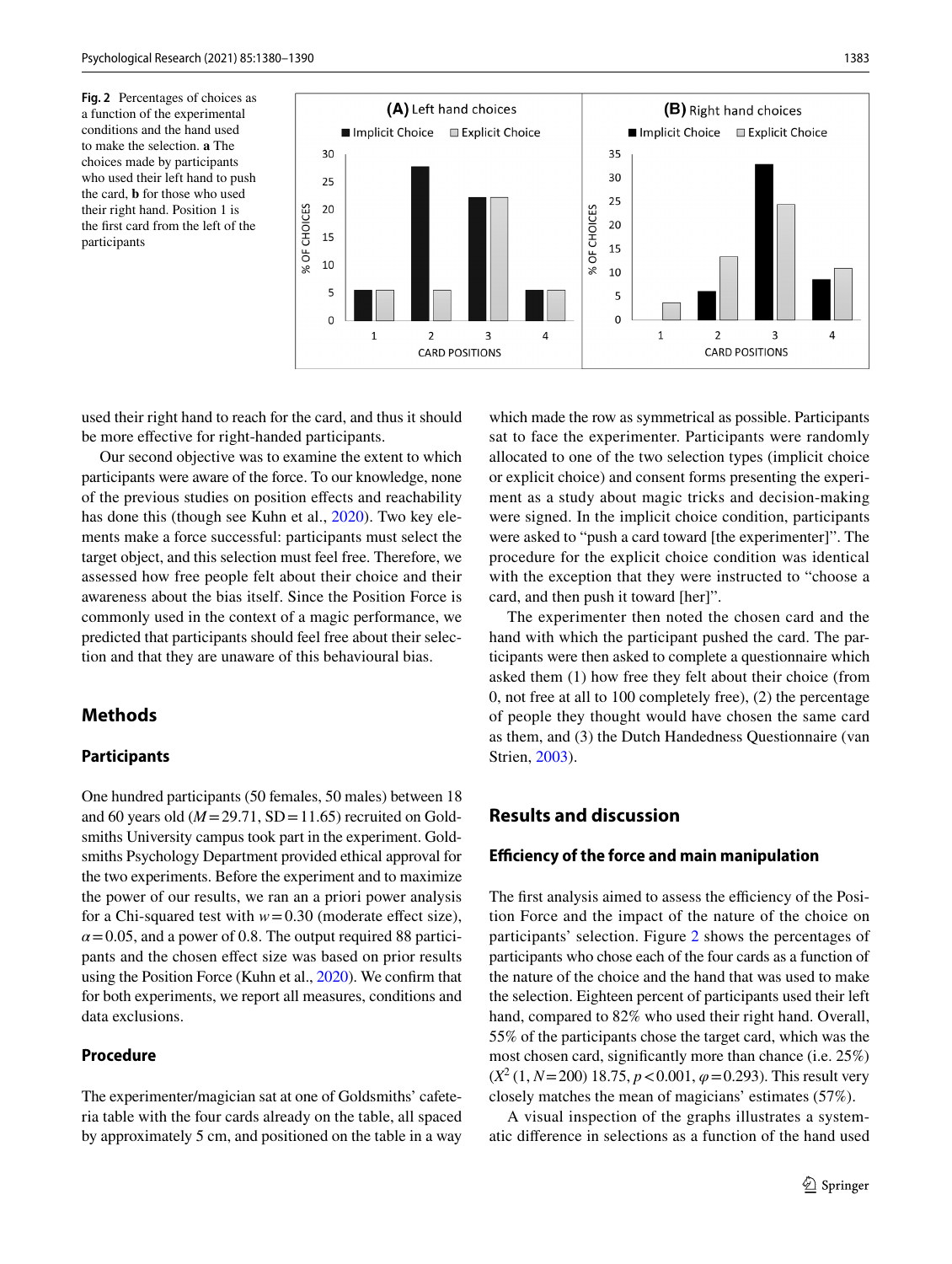<span id="page-4-1"></span>**Fig. 3** Mean feelings of freedom as a function of whether participants chose the target card or not (**a**) and of the experimental manipulation (**b**). Bars show 95% confdence intervals



<span id="page-4-2"></span>



to make the selection.<sup>[1](#page-4-0)</sup> Although the graph highlights clear diferences in the success of the force as a function of hand selection, the diference did not reach statistical signifcance  $(X^2 (3, N = 100)$  3.95,  $p = 0.27$ ,  $\varphi = 0.195$ ). However, since only 18% of the participants used their left hand it is likely that non-signifcant diference is due to a lack of power. As we expected the force to work only when people used their right hand, we focused the rest of the analyses for the righthanded selection only. Participants in the implicit choice condition were signifcantly more likely to choose the target card than those in the explicit choice condition  $(X^2(1, 82))$ 4.32,  $p = 0.038$ ,  $\varphi = 0.224$ ). This suggests that as we predicted, people tend to act in a more deliberate way when they are reminded that they are making a decision.

#### **Awareness of the force**

Our next analysis examines the impact that the nature of the choice (explicit vs. implicit) and the choice itself (forced or not) has on people's feeling about how free the choice was. Kruskal–Wallis tests show that neither the choice of card nor the selection method had an impact on participants' feeling of freedom for their choice  $(H(1)=1.77, p=0.18)$ and  $H(1)=0.17$ ,  $p=0.68$ , see Fig. [3\)](#page-4-1). This shows that participants are unaware of their bias, as well as a dissociation between their behaviour and their conscious introspection.

Next, we examined participants' metaknowledge of the bias by examining their estimates for the percentage of people who would choose the same card. Kruskal–Wallis test shows that whatever card the participants chose, they did not give diferent estimations of the percentage of people who would choose the same card as they did  $(H(3)2.46, p=0.48)$ . Interestingly, participants who chose the target card underestimate the fact that they used a population stereotype, and the other participants overestimate the number of times their card would be chosen (see Fig. [4](#page-4-2)). This shows again

<span id="page-4-0"></span>Participants who used their right hand to had a significantly higher handedness score (H(1)=12.67,  $p < .001$ ), which illustrates that the selection as typically made with the dominant hand.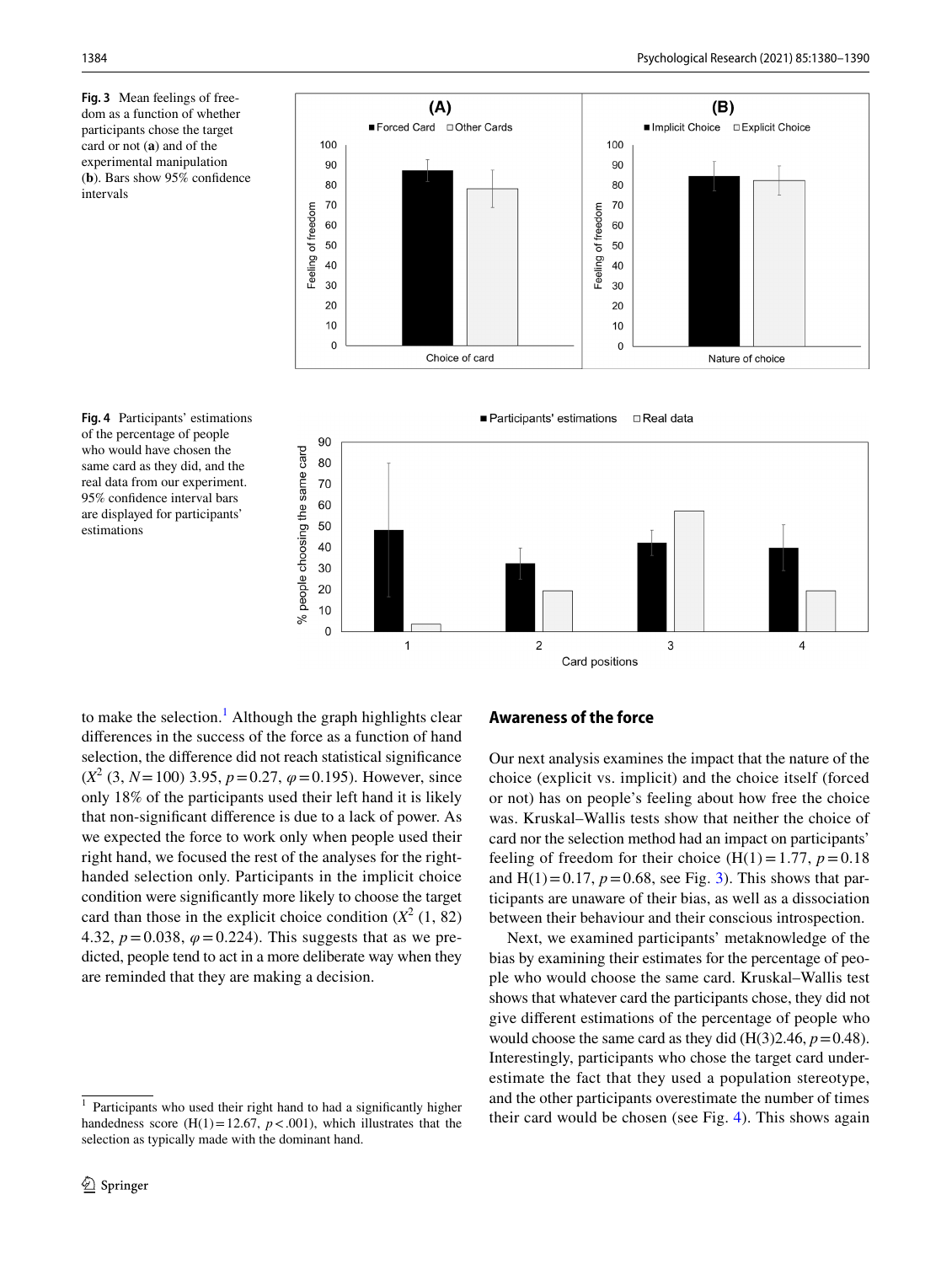an important dissociation, this time between participants' behaviour and their evaluation of others'.

These results suggest that the Position Force is efective—a large proportion of our participants chose the target card, while not being aware of their bias. This confrms Wegner's theory (Wegner, [2002a,](#page-10-24) [b](#page-10-25)), showing that people tend not to have access to the real causes of their behaviours, which are often unconsciously rooted. Here, most participants' decision seems to have been guided by the position of the card while they underestimated the number of people who would have made the same decision. A simple change in phrasing negatively impacted the success of the Force. This suggests that participants rely less on automatic/impulsive biases when asked to choose before acting. Handedness also plays a role in this force—the force only worked when people used their right hand. The results confrm previous literature about reachability and edge aversion when presented items are identical, as participants favoured items which were easier to reach according to the hand their used while avoiding the cards at the ends of the row.

#### **Experiment 2**

The second experiment aimed to replicate the results from Experiment 1 and confrm whether explicitly informing people about the choice before their selection would impair people's stereotypical behaviour. This time, rather than letting people use their preferred hand, we forced them to use their right hand by restricting the use of their left hand. We used this experiment to test a controversial idea in embodied cognition which suggests that the nature in which they are asked to hold an object infuences the level of self-control they have over their actions. This idea is based on the observation that people may clench their fists, tense their muscles or grit their teeth when frming willpower, and argues that such actions could also help us frm willpower and consequently improve self-control (Hung & Labroo, [2010](#page-10-26); Niedenthal & Barsalou, [2005](#page-10-27)). Past research on embodied cognition shows that participants' self-control is enhanced when they frmly grasp an object while making a choice (Hung & Labroo, [2011](#page-10-28); Niedenthal & Barsalou, [2005](#page-10-27)). The explanation behind these fndings is that our memories would be composed of multimodal experiences, which also spread throughout our body. One consequence of this would therefore be that bodily actions accompanying thoughts could generate the associated cognitions and infuence our behaviours (Briñol & Petty, [2003;](#page-9-22) Cacioppo, Priester, & Berntson, [1993](#page-9-23)). If true, it predicts that participants would experience greater self-control, therefore choosing the target card less often when they were asked to frmly grasp a glue stick rather than simply hold it. Finally, we decided to investigate participants' sense of freedom more thoroughly,

using Thompson's 3 components of a free choice (Thompson, Locander, & Pollio, [1990](#page-10-29)): being deliberate, in control, and free from restriction.

#### **Methods**

#### **Participants**

One hundred participants (59 females, 40 males, 1 nonbinary) between 18 and 65 years old  $(M=30.19, SD=11.73)$ recruited on Goldsmiths University campus took part in the experiment.

## **Procedure**

The experiment took place at the same venue, with the same setting at Goldsmiths University, where the participants were recruited. This time, every participant was asked to hold a glue stick in their left hand. The experimenter either asked them (while doing the gesture herself) to simply hold the glue stick in their open palm or to frmly grasp it between their fngers and their palm.

As in Experiment 1, participants were randomly allocated to one of the selection conditions and either asked to "choose a card and then push it towards [the experimenter]" (explicit choice), or to "push a card towards [the experimenter]" (implicit choice). Participants were then asked to put the glue stick down and answer the paper questionnaire. The questionnaire was composed of 0–100 scale questions about their feeling of freedom ("How free did you feel for your choice?"), its three components ("How restricted did you feel for your choice?" "How impulsive/deliberate did you feel in making your choice?" and "How much control did you feel you had over your choice of card?"), as well as two measures about how frmly and tightly they felt their hand while making the choice to ensure they did tense their muscles more in the self-control condition. Finally, their writing hand, gender and age were also recorded.

# **Results and discussion**

#### **Efciency of the force and main manipulations**

Our first analysis tested the efficiency of the Position Force and our two main manipulations. Figure [5](#page-6-0) shows the percentages of participants who chose each of the four cards as a function of the two experimental manipulations.

Overall, 48/100 chose the target card, which was the most frequently chosen one. Comparing our results to a random distribution (25% choice per card), a Chi-squared showed that our participants chose the target card significantly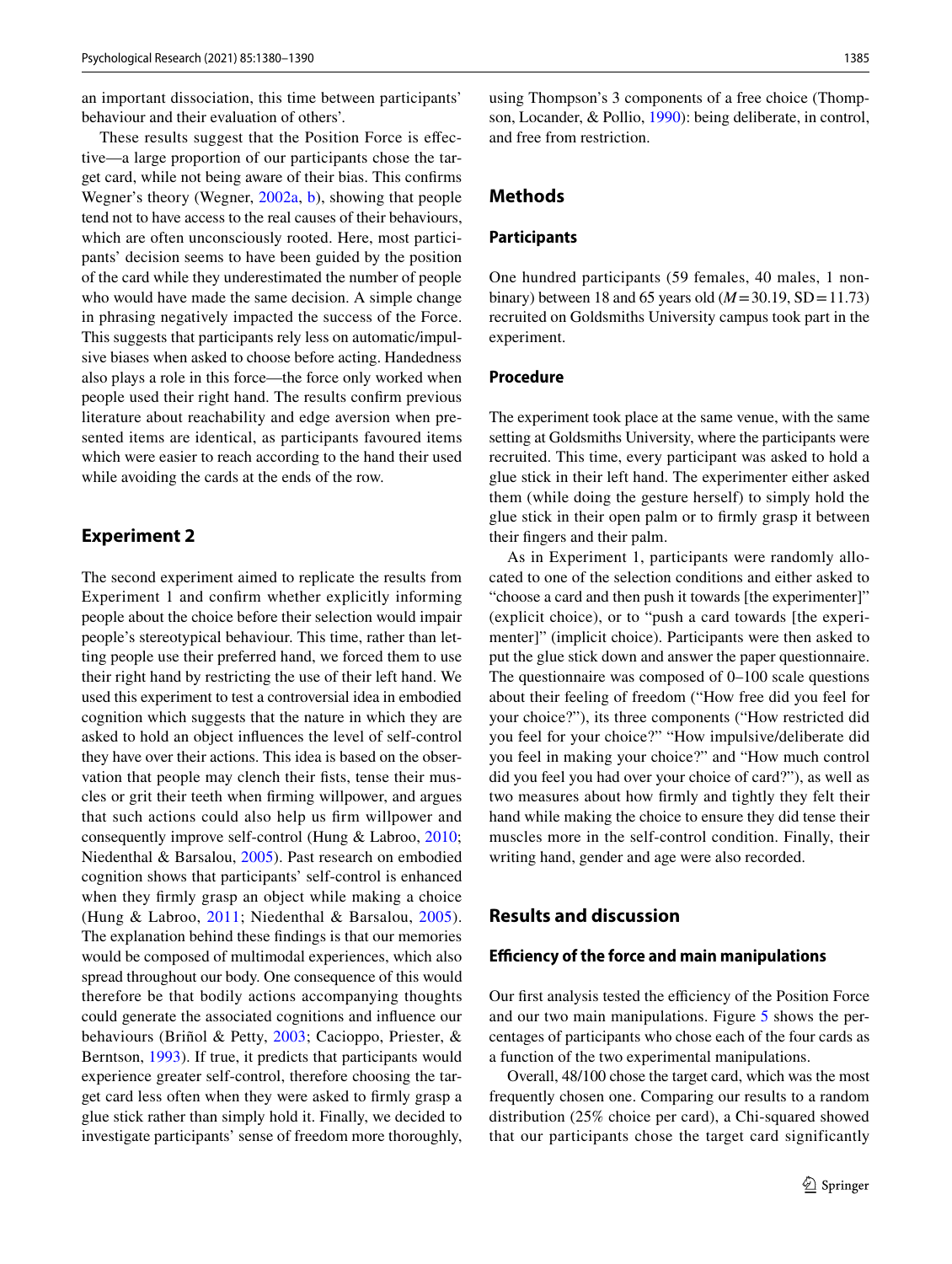<span id="page-6-0"></span>**Fig. 5** Percentages of choice for each card depending on the choice conditions (**a**) and embodied self-control condition (**b**). Position 1 is the frst card from the left of the participants



more often than the others  $(X^2 (1, 200) 11.41, p < 0.001,$  $\varphi$ =0.232).

Regarding the experimental conditions, participants chose the target card signifcantly less often in the explicit choice condition than in the implicit choice condition (36% vs 60% of choices,  $X^2$  (1, 100) 5.77,  $p = 0.016$ ,  $\varphi = 0.234$ ). This confrms that when participants are forced to use their right hand to make their choice, and therefore when the most convenient card to choose is indeed the forced one, the phrasing of the choice does have an impact on whether or not participants use a stereotypical answer. It appears that simply using the sentence "choose a card, and then push it towards me" rather than just "push a card towards me" subtly make the choice more salient and explicit, therefore activating a more deliberative process in participants' decision. However, no signifcant diference was found regarding the effect of embodied self-control  $(X^2 (1, 100) 1.44, p = 0.23,$  $\varphi$ =0.119), even though participants did feel their hand muscles were significantly tighter  $(W = 1954, p < 0.001)$ and firmer ( $W = 1980$ ,  $p < 0.001$ ) when they were asked to frmly grasp the glue stick rather than simply hold it. Several explanations seem possible in regard of these null results. First, studies using this type of procedure have suggested that frmly clasping an object could enhance self-regulation and control (e.g. withstand pain, overcome food temptation, consume unpleasant medicines). But we cannot rule out the possibility that this does not apply to the current specifc situation. It is also possible that the present study does not necessitate participants to use their self-control to choose a card other than the forced one, and therefore an enhanced self-control would not affect the results. However, embodied cognition theories have also sufered from important criticism regarding their grounding in theoretical background, and several papers have put in doubt the validity of research on the subject (Caramazza, Anzellotti, Strnad, & Lingnau, [2014](#page-9-24); Goldinger, Papesh, Barnhart, Hansen, & Hout, [2016](#page-10-30); Mahon & Caramazza, [2008](#page-10-31)) or lack of replication (e.g.

Chabris, Heck, Mandart, Benjamin, & Simons, [2019\)](#page-9-25). It has been pointed out that within most experiments on embodied cognition, the expected behaviours tended to be overarching ones (e.g. completing a task), and our study was probably looking for a more specific outcome (Goldinger et al., [2016](#page-10-30)).

#### **Feeling of freedom**

First, regarding the overall general sense of freedom, participants felt signifcantly freer in the explicit choice condition than in the implicit one ( $W = 1540$ ,  $p = 0.034$ ,  $r_{pb} = 0.232$ , see Fig. [6\)](#page-7-0). No signifcant diference was found for the embodied self-control variable ( $W = 1330$ ,  $p = 0.56$ ,  $r_{\text{pb}} = 0.064$ ). Taking a closer look at the components of the feeling of freedom (Fig. [6](#page-7-0)), participants felt signifcantly more free from restrictions when the choice was explicit (*M*=80.06) rather than implicit ( $M = 66.52$ , H(1)=6.63,  $p = 0.01$ ). No other signifcant result was found regarding either the self-control variable or the other components of freedom (i.e. the feeling of control and deliberation).

The mean of the feelings of control, restriction and deliberation was correlated with the general feeling of freedom  $(r<sub>s</sub>=0.619, p<0.001,$  see Table [1](#page-7-1)). However, the feeling of deliberation did not seem to correlate with those of control, restriction, and general freedom. A calculation of Cronbach's alpha appeared to be only 0.34 for the three items but went up to 0.60 if the item of the feeling of deliberation was removed. It then appears that contrary to Thompson's defnition [\(1990](#page-10-29)), the feeling of deliberation is not a reliable component of people's general feeling of freedom.

Finally, we looked at how the feeling of freedom and its components were linked to participants' choice of card. Results of the logistic regression indicated that there was no signifcant association between participants' feeling of freedom, restriction, control and their choice of cards  $(X^2(95) = 4.93$ ,  $p=0.295$ ). However, the feeling of deliberation was significantly associated with the participants' choices  $(p=0.045)$ .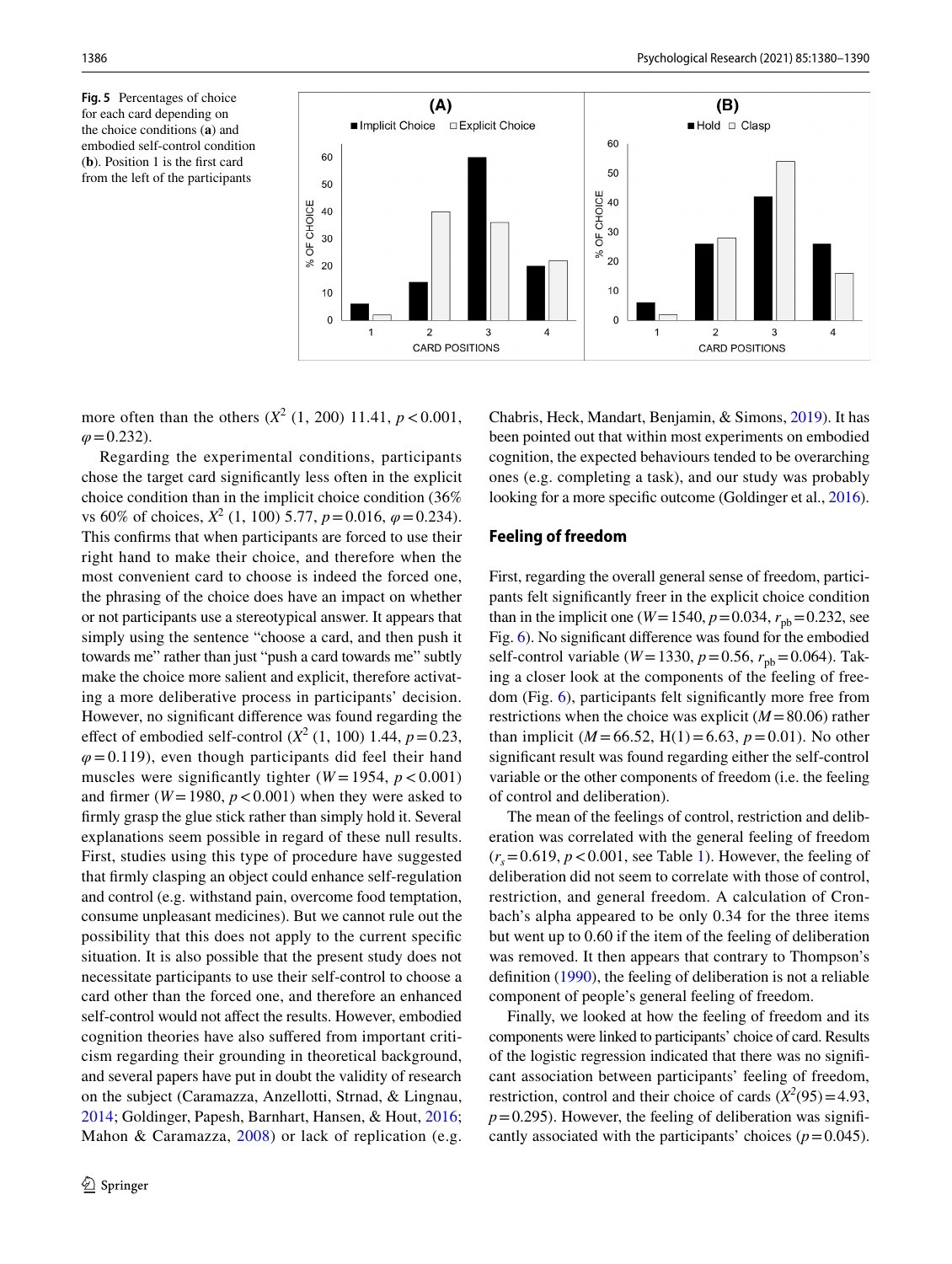<span id="page-7-0"></span>**Fig. 6** General feeling of freedom and its components as a function of the experimental conditions. Bars are 95% confdence intervals for each condition



<span id="page-7-1"></span>**Table 1** Spearman correlations with the three components of freedom, their mean and the general sense of freedom

|    |                 | 1.         | 2.         | 3.         | -4.        | D. |
|----|-----------------|------------|------------|------------|------------|----|
| 1. | Deliberation    |            |            |            |            |    |
| 2. | Control         | 0.069      |            |            |            |    |
| 3. | Restriction     | 0.074      | $0.537***$ |            |            |    |
| 4  | M1, 2, 3        | $0.623***$ | $0.690***$ | $0.704***$ |            |    |
| 5. | General freedom | 0.137      | $0.525***$ | $0.684***$ | $0.619***$ |    |
|    |                 |            |            |            |            |    |

The item for the feeling of restriction was reverse (on a scale from 0 to 100, 100 was completely free from restrictions)

\*\*\**p*<0.001

Indeed, the more participants felt their decision was deliberate, the more likely they were to choose another card than the forced one. During debriefngs, participants who did not choose the target card typically reported frst thinking about taking it and then changing their mind for another card.

In summary, this experiment replicated experiment 1, showing that most participants tend to choose the target card and that the Position Force is extremely effective. We confrmed that the nature of the choice has an impact on whether they choose the target card or make a more deliberate choice and go for another one.

Moreover, the more participants felt their choice was deliberate, the less likely they were to choose the target card. Also, participants felt less restricted and more generally free when they were asked to "choose" a card (explicit choice) rather than simply "push" it (implicit choice). However, the embodied self-control variable did not show to have any impact on any measure.

# **General discussion**

This paper sought to document the Position Force, as well as investigate whether it was possible to lead people to act more deliberately when making a simple decision. For this, we

used a subtle change in the phrasing of the choice, making it either explicit or implicit (Experiment 1 and 2), as well as a controversial idea in embodied cognition (Experiment 2).

#### **Position Force's efficiency and choice variable**

Both experiments confirmed that the Position Force is efficient and replicate previous results (Kuhn, Pailhès & Lan [2020](#page-10-10)), with an overall 52% of participants choosing the target card (the third one from participants' left). These results closely match the mean of magicians' estimates (57%) and demonstrate that magicians' intuition about the effectiveness of the force is pretty accurate and precise. Our results further show that a position effect influences people's choice, and they clearly illustrate an edge aversion effect, which dovetails previous fndings that have used identical items (Bar-Hillel, [2015a](#page-9-12), [b](#page-9-13); Christenfeld, [1995](#page-9-14)). It is interesting to note that some other related forcing techniques might rely on this principle as well. Dai Vernon's fve cards force is thought to rely on reverse psychology and fve cards are placed in a horizontal row with the target card located fourth from the left. In this force, fve cards are carefully chosen, namely the king of hearts, seven of clubs, ace of diamonds, four of hearts and nine of diamonds (from left to right). The spectator is primed to be suspicious as the magician insists the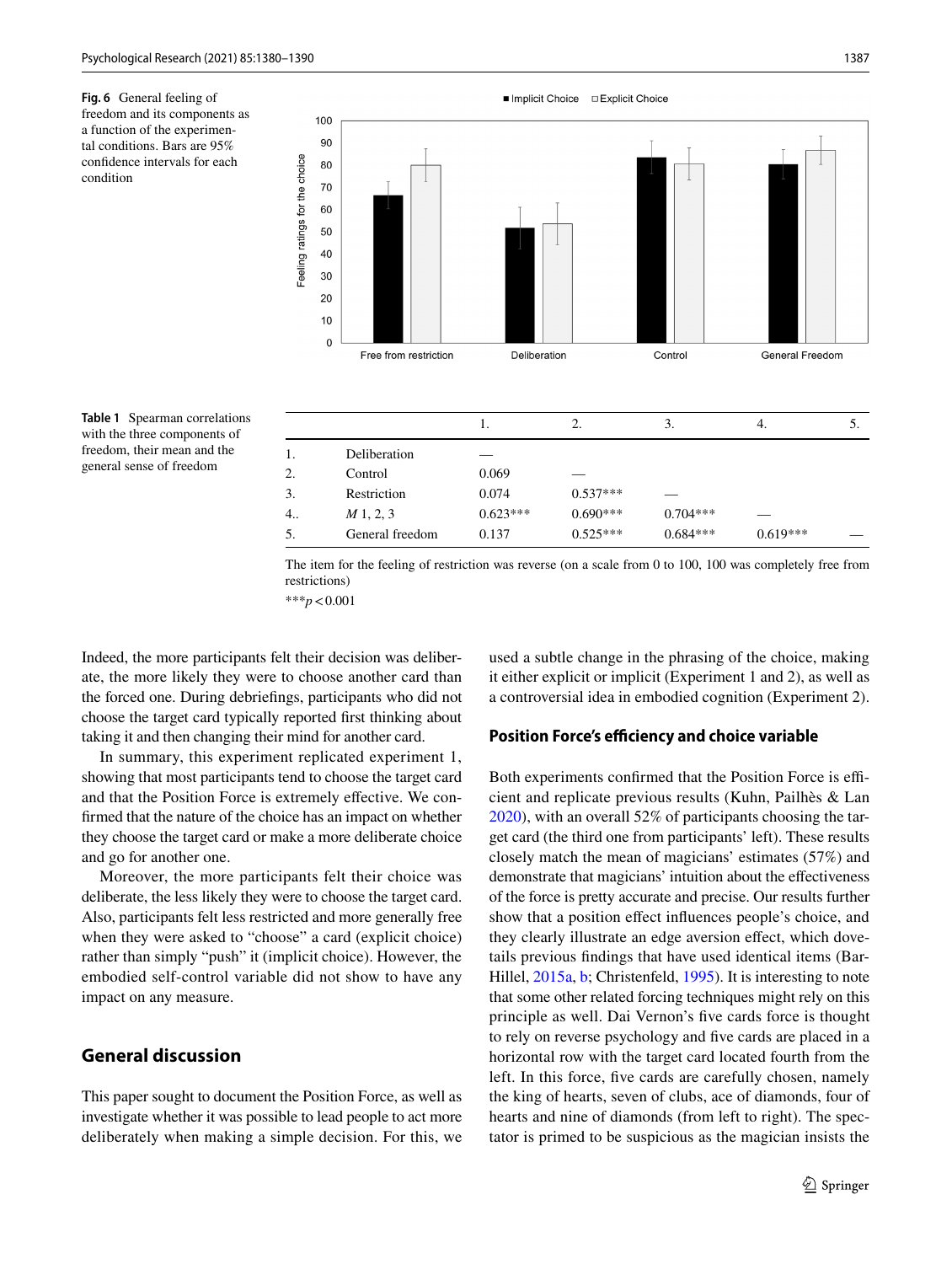selection must be a free choice and points out that the ace is in the middle and the seven is the only black card. These statements are thought to eliminate these two cards as they were mentioned. The two last cards are situated at the end of the row, and the king is the only picture card which is suggested to make it suspicious. As stated by Banachek [\(2002](#page-9-8)), the four of hearts is more likely to be chosen as it is not at the end of the spread and is in the fourth position. It would be interesting to investigate whether this force truly relies on reverse psychology, or simply on the position of the card again seemingly the most reachable one.

The two experiments also showed that asking participants to make an explicit decision impairs the success of the Force. When participants were asked to choose a card and then push it rather than simply push it, they chose the target card less often. These results suggest that the subtle change in the presentation of the choice resulted in less automatic, and more deliberate choices. Therefore, it seems that making a choice explicit leads to a less automatic, impulsive decision: a more deliberate one.

# **Awareness of the bias**

Experiment 1 investigated participants' awareness of their bias, asking them to estimate what percentage of people would have chosen the same card as they did in the same situation. The results show that participants' choice of card had no impact on their estimation. Across the four diferent types of choices (the four cards), participants estimated that between 33 and 43% of other people would choose the same card as theirs. Participants who chose the target card underestimated the fact that their choice was a population stereotype, their mean estimation being 40%, compared to the 55% of participants who chose the identical item. However, participants who did not choose the target card, gave overestimations of the frequency of other people's choices. The mean of their estimations across the three cards was 38% compared 15% who chose these cards. This adds to previous literature in choice blindness and highlights a dissociation between our behaviour and our conscious introspection (Hall, Johansson, Tärning, Sikström, & Deutgen, [2010](#page-10-32); Hall et al., [2013](#page-10-33); McLaughlin & Somerville, [2013](#page-10-34)). As Wegner noted, the actual causal paths of an action are not present in the person's consciousness, and the experience of conscious will arises as we infer this path from our thought to our action (Wegner, [2002a,](#page-10-24) [b](#page-10-25)). According to his theory, we unconsciously decide upon an outcome, and if this decision coincides with our conscious intention, we experience having made this choice independent of the unconscious processing. This phenomenon appears to be what happened in the implicit choice condition: most participants used an automatic behaviour infuenced by external factors (position and reachability effects), but were not consciously aware of these infuenced, underestimating the number of people who would have chosen the same card as they did.

#### **Feeling of freedom**

We also measured participants' general sense of freedom for their choice (Experiment 1 and 2) as well as its three components (Experiment 2) according to Thompson's defnition (Thompson et al., [1990\)](#page-10-29). Participants' feelings of deliberation, restriction, and control for their choice were measured, alongside their general feeling of freedom. Regarding the general sense of freedom across both experiments, participants' choice of card did not have any signifcant impact. This shows that whether people were infuenced by the force or not, they felt the same degree of freedom for their choice. As Binet already noted (Binet, [1894\)](#page-9-6), "each individual placed in certain conditions, and thinking to be acting freely, is, in reality, behaving in the same way as other individuals, and what they have in common is automatic activity" (p. 151). This adds to previous results regarding people's awareness of their bias, and support the choice blindness literature, showing that people tend to be blind to the reasons for their choice (Hall et al., [2010](#page-10-32); Johansson, Hall, Sikström, Tärning, & Lind, [2006;](#page-10-35) Rieznik et al., [2017](#page-10-36)).

However, participants felt their choice was more deliberate when they did not choose the target card. The feeling of deliberation was the only component which was not correlated with the general sense of freedom or its other two components. During the debriefng, participants who did not choose the target card typically reported frst thinking about taking it and then changing their mind for another one. This suggests that people can be aware of their metacognition about their choice, while still being blind to why they are acting in the way they do.

#### **Towards freer choices?**

Our results highlight important new pathways to explore the nature of free will. If people can become aware of their metacognition about their decisions, they can inhibit their initial impulsive and automatic behaviour and decide not to act upon them. Baumeister, notes that one needs to go through an inner process of choosing for free will to be relevant. He describes how the role of free will would be to alter the fow of our behaviour, and how "the capacity for rational thought and decision-making lies atop an irrational, impulsive beast, and so it only sometimes can alter the cause of action that that impulsive beast will take" (p. 71).

Dovetailing this idea, our results suggest that we should refocus the debate on determinism vs. free will and frame the latter in terms of degrees. Baumeister linked free will and dual-process theories of human mental functioning by pointing out that free will could be mainly associated with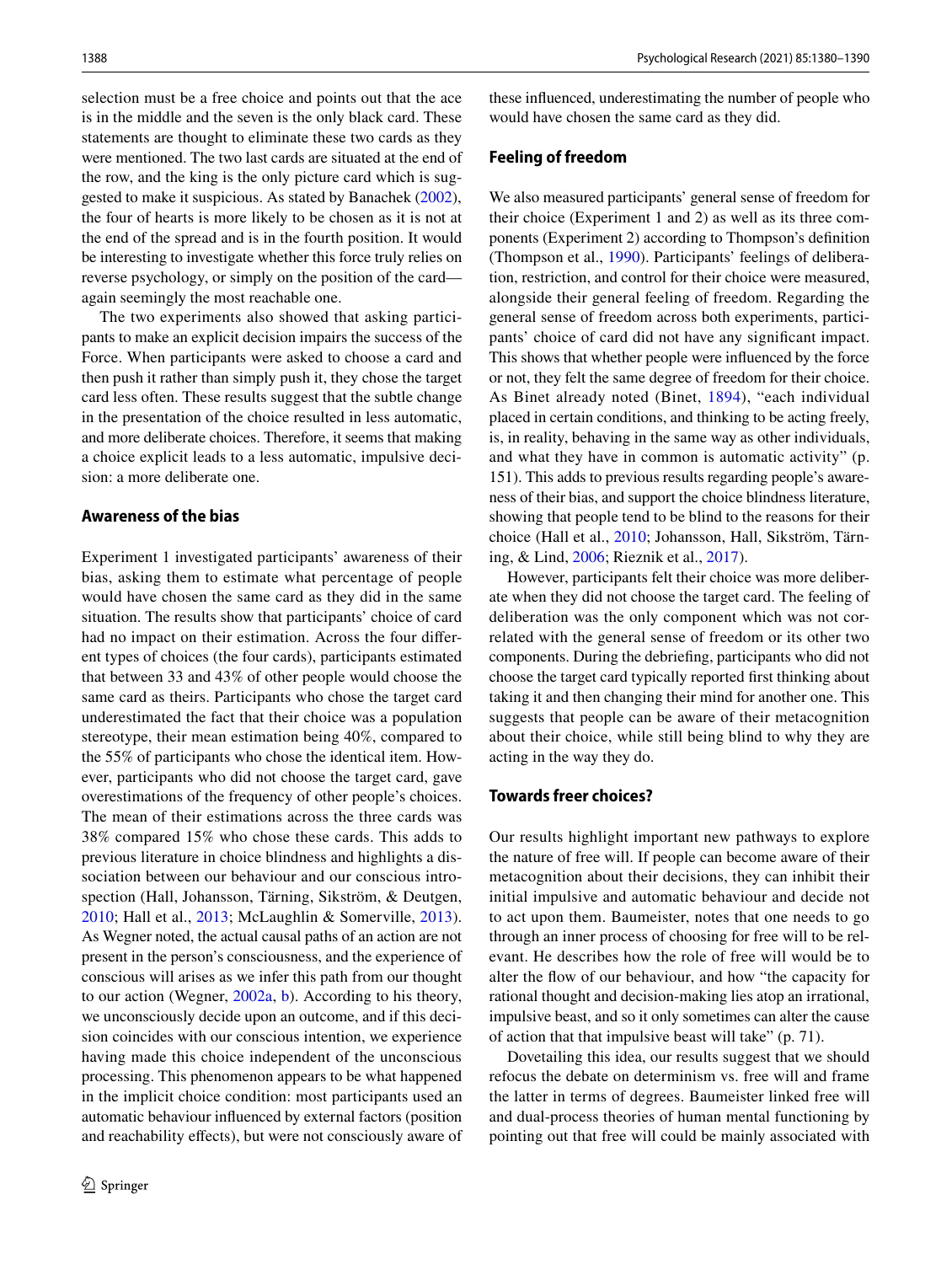what is called System 2, or the cognitive processes involving conscious and controlled activity rather than the nonconscious and automatic one associated with System 1 (2002). Investigating freedom in terms of autoregulation and selfcontrol might help us fnd ways to conquer these degrees of freedom of choice. Such empirical fndings may help us understand the mechanisms that underpin our reasoning and help us make more deliberate choices, rather than simply acting on habits and automatic behaviours. This research may help us fnd concrete and practical ways to enhance our deliberate and rational cognitive processes. Our paper suggests that simply making people more aware that they are making a decision could be one efficient solution.

**Acknowledgements** We would like to thank Radoslaw Wincza and Aimee O'Shea for their research assistance. The force illustration (Fig. [1\)](#page-1-0) was drawn by Dominique Cancalon.

#### **Compliance with ethical standards:**

**Conflict of interest** Alice Pailhès declares she has no confict of interest. Dr. Gustav Kuhn declares he has no confict of interest.

**Ethical approval** All procedures performed in the present paper were approved by Goldsmiths Psychology Department Ethical Committee.

**Informed consent** Informed consent was obtained from all individual participants included in the study.

**Open data** All data can be found at [https://osf.io/s8d4w/?view\\_](https://osf.io/s8d4w/?view_only=39184890b51c487b983998fefa5aeccc) [only=39184890b51c487b983998fefa5aeccc](https://osf.io/s8d4w/?view_only=39184890b51c487b983998fefa5aeccc)

**Open Access** This article is licensed under a Creative Commons Attribution 4.0 International License, which permits use, sharing, adaptation, distribution and reproduction in any medium or format, as long as you give appropriate credit to the original author(s) and the source, provide a link to the Creative Commons licence, and indicate if changes were made. The images or other third party material in this article are included in the article's Creative Commons licence, unless indicated otherwise in a credit line to the material. If material is not included in the article's Creative Commons licence and your intended use is not permitted by statutory regulation or exceeds the permitted use, you will need to obtain permission directly from the copyright holder. To view a copy of this licence, visit <http://creativecommons.org/licenses/by/4.0/>.

# **References**

<span id="page-9-7"></span><span id="page-9-4"></span>Annemann, T. (1940). *202 Methods of forcing*. London: L. Davenport. Appourchaux, K. (2014). *Un nouveau libre arbitre*. Paris: CNRS.

- <span id="page-9-0"></span>Ariely, D. (2008). predictably irrational: the hidden forces that shape our decisions. Revista de Economía y Derecho (Harper Col).
- <span id="page-9-5"></span>Baer, J., Kaufman, J. C., & Baumeister, R. F. (2008). Are we free?: psychology and free will. [https://doi.org/10.1093/acprof:oso/97801](https://doi.org/10.1093/acprof:oso/9780195189636.001.0001) [95189636.001.0001.](https://doi.org/10.1093/acprof:oso/9780195189636.001.0001)
- <span id="page-9-8"></span>Banachek, (2002). *Psychological subtleties*. Houston: Magic Inspirations.
- <span id="page-9-12"></span>Bar-Hillel, M. (2015a). Position effects in choice from simultaneous displays: a conundrum solved. *Perspectives on Psychological Science*. [https://doi.org/10.1177/1745691615588092.](https://doi.org/10.1177/1745691615588092)
- <span id="page-9-13"></span>Bar-Hillel, M. (2015b). Position efects in choice from simultaneous displays. *Perspectives on Psychological Science*. [https://doi.](https://doi.org/10.1177/1745691615588092) [org/10.1177/1745691615588092.](https://doi.org/10.1177/1745691615588092)
- <span id="page-9-21"></span>Bar-Hillel, M., Peer, E., & Acquisti, A. (2014). "Heads or tails?" a reachability bias in binary choice. *Journal of Experimental Psychology: Learning, Memory, and Cognition*. [https://doi.](https://doi.org/10.1037/xlm0000005) [org/10.1037/xlm0000005.](https://doi.org/10.1037/xlm0000005)
- <span id="page-9-1"></span>Bargh, J. A., & Chartrand, T. L. (1999). The unbarable automaticiy of being. *American Psychologist, 54*, 462.
- <span id="page-9-2"></span>Bargh, J. A., Chen, M., & Burrows, L. (1996). Automaticity of social behavior: direct effects of trait construct and stereotype activation on action. *Journal of Personality and Social Psychology, 71*(2), 230–244. [https://doi.org/10.1037/0022-3514.71.2.230.](https://doi.org/10.1037/0022-3514.71.2.230)
- <span id="page-9-19"></span>Baumeister, R. F. (2002). Ego depletion and self-control failure: an energy model of the self's executive function. *Self and Identity*. [https://doi.org/10.1080/152988602317319302.](https://doi.org/10.1080/152988602317319302)
- <span id="page-9-18"></span>Baumeister, R. F., & Heatherton, T. F. (1996). Self-regulation failure: an overview. *Psychological Inquiry*. [https://doi.org/10.1207/s1532](https://doi.org/10.1207/s15327965pli0701_1) [7965pli0701\\_1](https://doi.org/10.1207/s15327965pli0701_1).
- <span id="page-9-6"></span>Binet, A. (1894). Psychology of prestidigitation. Annual Report of the Board of Regents of Smithsonian Institution.
- <span id="page-9-20"></span>Boureau, Y. L., Sokol-Hessner, P., & Daw, N. D. (2015). deciding how to decide: self-control and meta-decision making. *Trends in Cognitive Sciences*.<https://doi.org/10.1016/j.tics.2015.08.013>.
- <span id="page-9-22"></span>Briñol, P., & Petty, R. E. (2003). Overt head movements and persuasion: a self-validation analysis. *Journal of Personality and Social Psychology*. [https://doi.org/10.1037/0022-3514.84.6.1123.](https://doi.org/10.1037/0022-3514.84.6.1123)
- <span id="page-9-11"></span>Bucher, T., Collins, C., Rollo, M. E., McCafrey, T. A., De Vlieger, N., Van Der Bend, D., et al. (2016). Nudging consumers towards healthier choices: a systematic review of positional infuences on food choice. *British Journal of Nutrition*. [https://doi.org/10.1017/](https://doi.org/10.1017/S0007114516001653) [S0007114516001653.](https://doi.org/10.1017/S0007114516001653)
- <span id="page-9-23"></span>Cacioppo, J. T., Priester, J. R., & Berntson, G. G. (1993). Rudimentary determinants of attitudes. II: arm fexion and extension have differential efects on attitudes. *Journal of Personality and Social Psychology*. [https://doi.org/10.1037/0022-3514.65.1.5.](https://doi.org/10.1037/0022-3514.65.1.5)
- <span id="page-9-24"></span>Caramazza, A., Anzellotti, S., Strnad, L., & Lingnau, A. (2014). Embodied cognition and mirror neurons: a critical assessment. *Annual Review of Neuroscience*. [https://doi.org/10.1146/annur](https://doi.org/10.1146/annurev-neuro-071013-013950) [ev-neuro-071013-013950.](https://doi.org/10.1146/annurev-neuro-071013-013950)
- <span id="page-9-25"></span>Chabris, C. F., Heck, P. R., Mandart, J., Benjamin, D. J., & Simons, D. J. (2019). No evidence that experiencing physical warmth promotes interpersonal warmth: two failures to replicate. *Social Psychology*. <https://doi.org/10.1027/1864-9335/a000361>.
- <span id="page-9-9"></span>Chae, B., & Hoegg, J. (2013). The future looks "right": efects of the horizontal location of advertising images on product attitude. *Journal of Consumer Research*. [https://doi.org/10.1086/669476.](https://doi.org/10.1086/669476)
- <span id="page-9-15"></span>Chaiken, S., Liberman, A., & Eagly, A. H. H. (1989). Heuristic and systematic information processing within and beyond the persuasion context. *Unintentent Thought*. [https://doi.org/10.1002/](https://doi.org/10.1002/env.670) [env.670.](https://doi.org/10.1002/env.670)
- <span id="page-9-16"></span>Chen, S., Duckworth, K., & Chaiken, S. (1999). Motivated heuristic and systematic processing. *Psychological Inquiry*. [https://doi.](https://doi.org/10.1207/s15327965pli1001_6) [org/10.1207/s15327965pli1001\\_6.](https://doi.org/10.1207/s15327965pli1001_6)
- <span id="page-9-14"></span>Christenfeld, N. (1995). Choices from identical options. *Psychological Science*.<https://doi.org/10.1111/j.1467-9280.1995.tb00304.x>.
- <span id="page-9-10"></span>Dayan, E., & Bar-Hillel, M. (2011). Nudge to nobesity II: menu positions infuence food orders. *Judgement and Decision Making, 6*, 333–342.
- <span id="page-9-17"></span>Evans, J. S. B. T., & Stanovich, K. E. (2013). Dual-process theories of higher cognition: advancing the debate. *Perspectives on Psychological Science, 8*(3), 223–241. [https://doi.org/10.1177/17456](https://doi.org/10.1177/1745691612460685) [91612460685](https://doi.org/10.1177/1745691612460685).
- <span id="page-9-3"></span>French, C. C. (1992). Population stereotypes and belief in the paranormal: is there a relationship? *Australian Psychologist, 27*(1), 57–58. [https://doi.org/10.1080/00050069208257576.](https://doi.org/10.1080/00050069208257576)